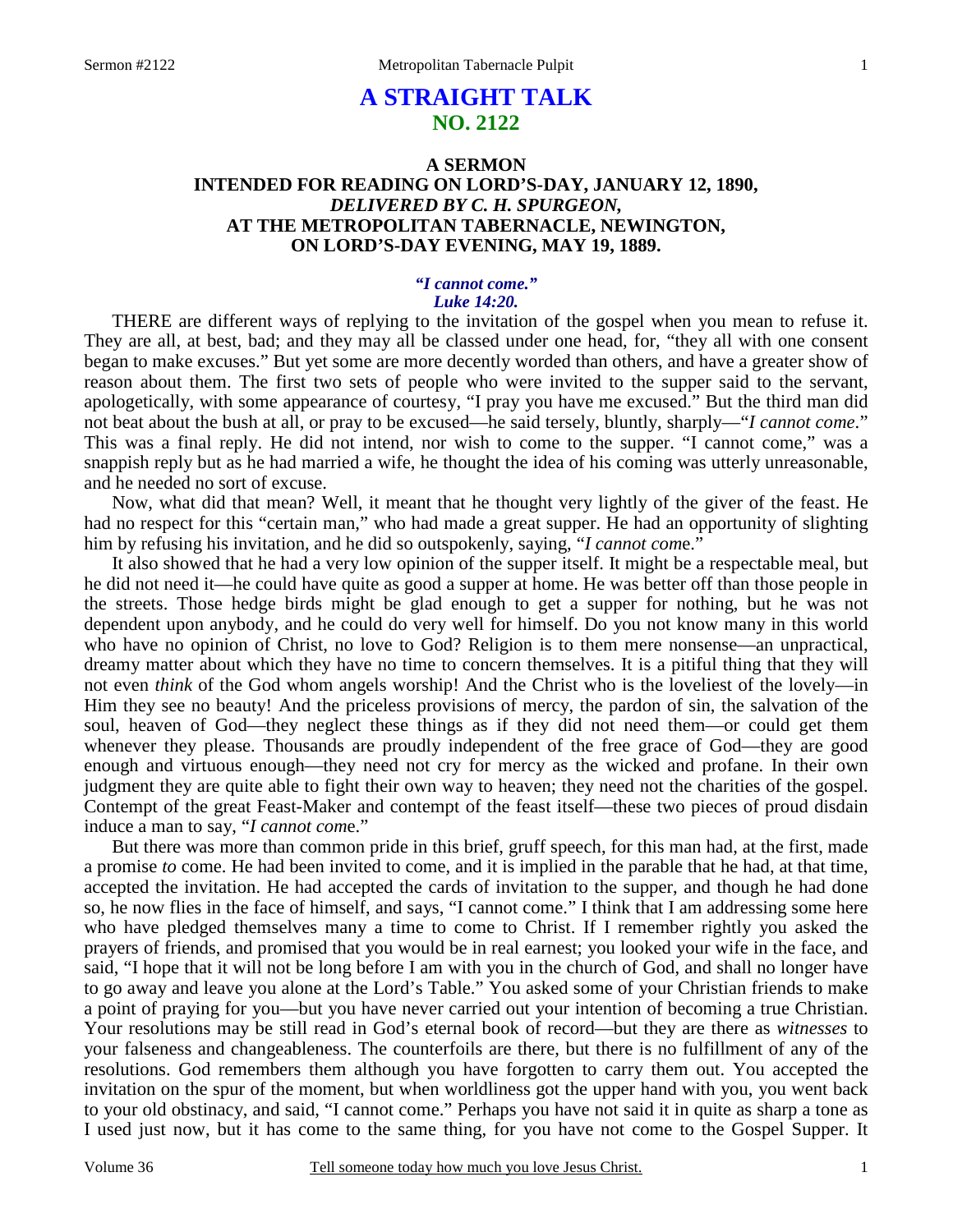matters little whether you say it angrily or quietly—if you do not come, the practical result is the same. I think I hear some of you, even now, say, "Do not ask me so often; I cannot come! It is of no use to worry me about it. I do not wish to be uncivil or unkind, though I said I would come, I retract my words! I cannot come."

 In saying, "I cannot come," the man intended, as it were, to dismiss the matter. He wished to be understood as having made up his mind, and he was no longer open to argument. He did not parley. He did not talk. He just said, matter-of-factly, "I need no more persuading! I cannot come, and that settles it." Certain of our hearers have come to such a condition of heart that they would gladly silence our gospel expostulations—with a kind but determined tone they would say—"*I cannot come;* do not trouble me anymore."

 I suppose that this man, after he had made that positive declaration, felt that there was truth in what he had stated. He said, "*Therefore* I cannot come." He had a *reason* to support him in what he said, and he went home, sat down, and enjoyed himself. He felt that he was a righteous man, quite as good as those who had gone to the supper, and perhaps rather better. He could not blame himself, for when a man cannot do it, why, of course, he cannot do it! And why should he be censured for something impossible? "I cannot come"—how can I help that? So he sat down with a cool indifference to eat his own supper. It was nothing to him whether the great giver of the feast was grieved or not—whether his oxen and fatlings were wasted or not. He had said it to his conscience so often that he half believed it— "I cannot come, and there is no disputing it."

 I have no doubt that many who have never come to Christ have made themselves content to be without Him by the belief that they cannot come. Although the impossibility, if it did exist, would involve the greatest of all calamities, yet they speak of it with very little concern. Practically, they say, "I cannot be saved; I must remain an unbeliever." What an awful thing for any mortal to say! Yet you have said it till you almost believe it, and you wish us, now, to leave you quite alone for this dreadful reason. You do not want to be troubled tonight; the text already begins to startle you a little, and you do not like it. You are almost sorry that you are here. If the Lord helps me, I will trouble you far more before you go out of this place! I have heavy tidings from the Lord for you! I shall endeavor, if I can, to pull away those downy pillows from your sleepy head, and wake you up to immediate anxiety lest you perish in your sins! With kindly importunity I will plead with you, and try to show you that this little speech of yours, "*I cannot come*," is a wretched speech! You must throw it to the winds, and prove that you *can* come by coming at once, and receiving of the great feast of love, and honoring Him that spreads it for hungry souls.

 Two or three things I would like to say about this case, for *it is very serious*. It was bad enough for this man to say, "I cannot come," but it is far worse for *you* to say, "I cannot come to Christ." Remember, if the invited guests did not come, and come at once, they could never come, for there was only that one supper, and not a series of banquets. The great man who made the feast did not intend to prepare another. A very grave offense would be committed by their not coming to the one supper. My dear hearers, there is only one time of divine grace for you, and if that is ended you will not have a second opportunity! There is only one Christ Jesus—there is no more sacrifice for sin; there is only one way of eternal love and mercy—do not forsake it. I pray you do not turn away from the one door of life, the one way of salvation! If it is slighted now, and the feast is over—as it will be when you die—then you will have lost the great privilege, and you will have been guilty of a gross neglect, from the consequences of which you never will be able to escape! Note this and beware!

 Besides, it is not merely a supper that you will lose when you say, "I cannot come." To lose a supper would be little, and might soon be set right when breakfast came round. But you lose *eternal life,* and that lost in time can never be found in eternity! You lose the pardon of sin, reconciliation to God, adoption into the family of love—those are heavy losses! You lose the joy of faith for life, and you lose comfort in death—who can estimate this damage? Lose not your immortal soul! Oh, lose not *that;* for if you gain the whole world it will not recompense you for such a loss! Lose what you will, but lose not your *soul*, I pray you, seek that salvation without which it had been better for you that you had never been born!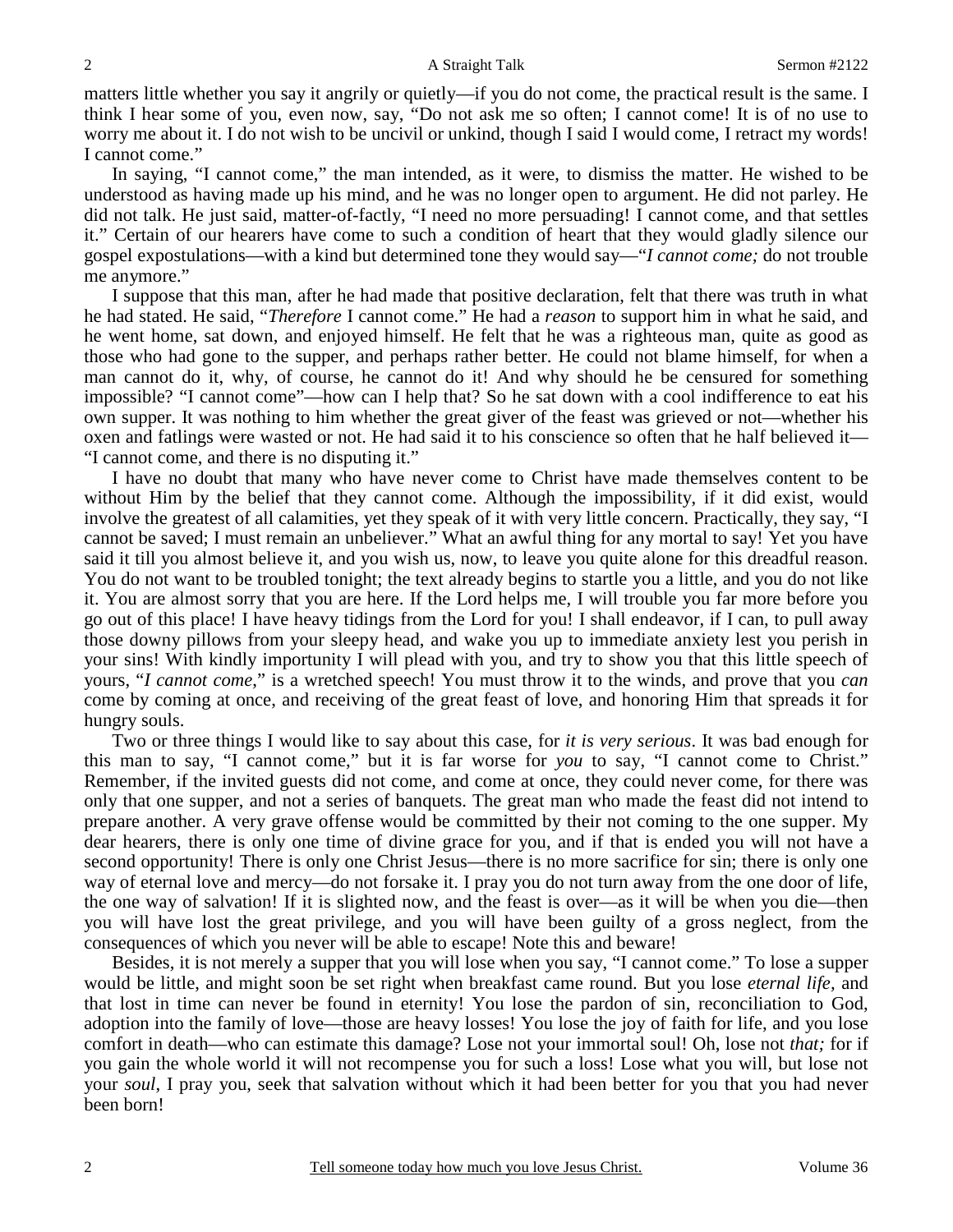Besides, once more, if you do not come to Christ it will imply the greatest insult that you can put upon your Maker. You have already grieved Him by breaking His laws—but what will be His indignation when you refuse His mercy? When you turn your back on His Son? When you refuse not only your God, but your crucified Savior hanging there with outstretched arms, bleeding His life away, that He may save you? Do not turn your back on your own redemption! No blood was ever sprinkled on the threshold of an Israelite's house, for he must not trample on it—that would be ruinous, indeed. The blood was on the lintel, and on the two side posts, but never underfoot. Trample not upon the blood of Christ! And you will do so if you refuse His great salvation. If you will not come to Him to be saved, you have as good as said that you will be damned rather than be loved by God—that you will be damned rather than be saved through Jesus Christ His Son. It will prove a costly insult to you, as well as a grievous affront to your Lord.

 Having said so much by way of preface, I am now going to take those words, "*I cannot com*e," and handle them a little with the hope that you may grow ashamed of them.

**I.** First, this man declared, "I cannot come because," he said, "I HAVE MARRIED A WIFE." He had promised to come to the supper, and he was bound to fulfill his promise. Why did he want to get married just then? Surely he had not been compelled to marry all in a hurry so that he could not keep engagements already made! He was bound to keep his promise to the maker of the feast, and that promise was claimed of him by the messenger. He could not say that his wife would not let him come. Such a declaration might be true in England, but in the East the men are always masters of the situation, and women seldom bear rule in the family! No Oriental would say that his wife would not let him come! Nor in these Western regions, where the woman more nearly gains her rights, can any man truthfully say that his wife will not allow him to be a Christian. I do not believe that any of you will be able to say, when you come to die, that your wife was responsible for your not being a Christian. Most men would be angry if we told them that they were hen-pecked, and could not call their souls their own. He must be a fool, indeed, who would let a woman lead him down to hell against his will! The fact is, a man is a mean creature when he tries to throw the blame of his sin upon his wife. I know that Father Adam set us a bad example in that respect, but the fact that this was a part of the sin which caused the ruin of our race should act as a beacon to us. You certainly, as a man, ought not to demean yourself so much as to say, "I cannot come, for my wife will not let me." If one of you, however, continues to whine, "My wife is my ruin; I am unable to be a Christian because of my wife," I must ask you a question or two before I believe your pitiable story. Do you let her rule you in everything else? Does she keep you at home each evening? Does she pick all your companions for you? Why, my dear man, if I am not much mistaken, you are a self-willed, cross-grained, pig-headed animal about everything else! And then, when it comes to the matter of religion, you turn round and whine about being governed by your wife? I have no patience with you! It is more than probable that the very best thing that could happen to you would be to have your wife on the throne of England for the next few years. Upon such a solemn matter as this do not talk nonsense. You know that the blame lies with yourself alone—if you wished to seek the best things—the little woman at home would be no hindrance to you.

 This man said, "*I cannot com*e." Why? Because he had a wife! Strange plea! For surely that was a reason why he *should* come, and bring her with him! If any man, unhappily, has a wife opposed to the things of God, instead of saying, "I cannot be a Christian, for I have an unconverted wife," he should seek for double grace that he may win his wife to Christ. If a woman laments that she has an unconverted husband, let her live nearer to God, that she may save her husband. If a servant has an unconverted master, let him labor with double diligence to glorify God that he may win his master. Thus you see there are two reasons why you should come to the gospel banquet—not only for your own sake, but for the sake of your unconverted relatives.

 My neighbor's candle is blown out—is that a reason why I must not light mine? No, but that is a reason why I should be all the more careful to keep mine burning, that I may light my neighbor's candle, too. It is a pity that my wife should be lost, but I cannot help her by being lost myself. No, but I may help her if I take my stand, and follow Christ the more resolutely because my wife opposes me. Good man, do not allow your wife to draw you aside! Good woman, do not let your husband hinder you! Do not say, "I cannot attend the house of God, nor be a Christian while I have such a husband as I have."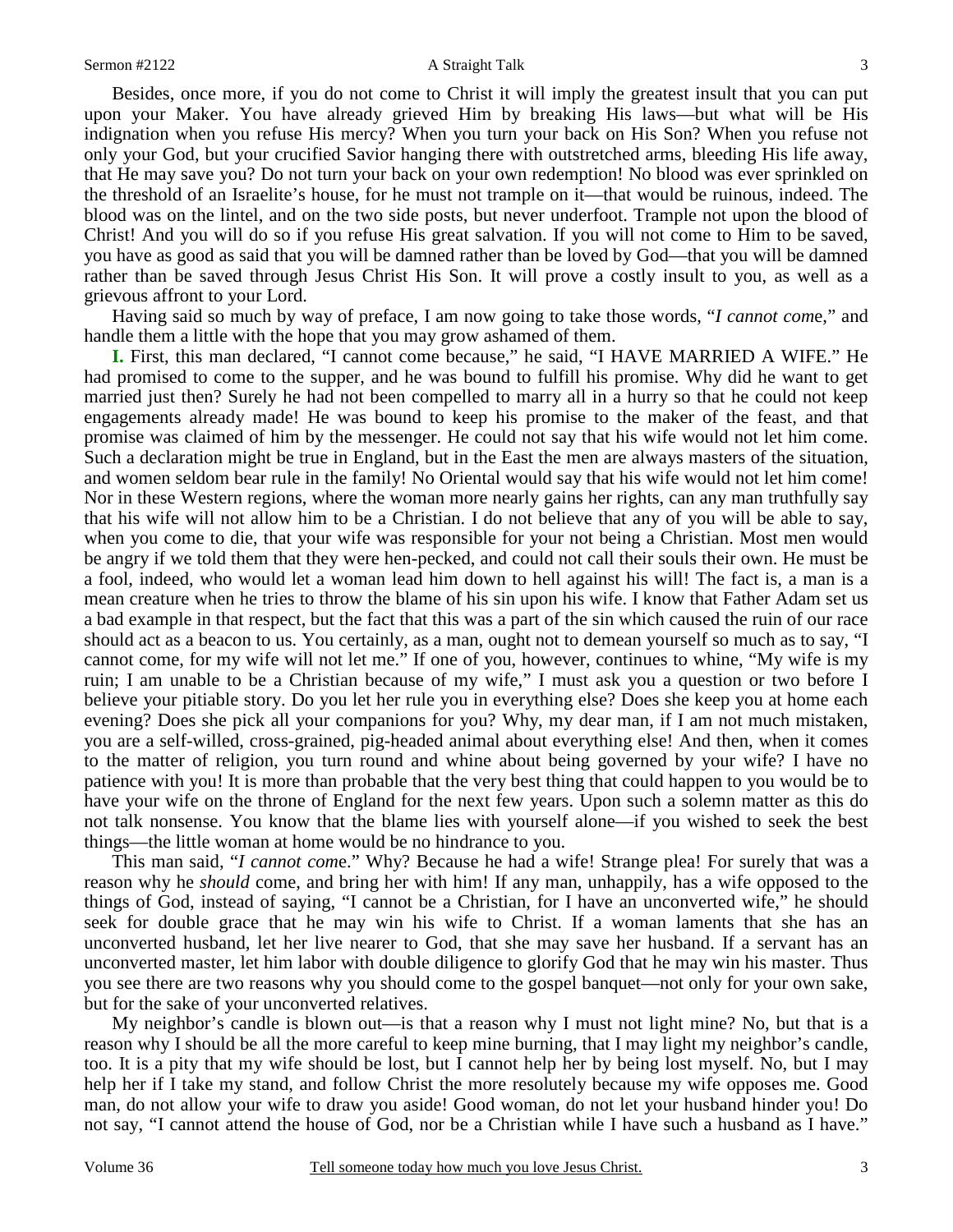No, that is the reason why you *should* take your stand the more bravely in the name of God, that by your example, those whom you love may be rescued from destruction. How do you know, O wife, but that you may save your unbelieving husband? How do you know, O servant, but that you may save your unbelieving master?

 I remember hearing Mr. Jay tell a story about a Nonconformist servant girl who went to live in a family of worldly people who attended the Church of England. Although they were not real believers they were outside buttresses of the church, but they had very little to do with the inside of it—and outsiders are generally the most bigoted. They were very angry with their servant for going to the little meeting house and threatened to discharge her if she went again; but she went all the same, and very kindly but firmly assured them that she must continue to do so. At last she received notice to go—they could not, as good Church people—have a Dissenter living with them! She took their rough treatment very patiently, and it came to pass that the day before she was to leave her situation, a conversation took place somewhat of this sort. The master said, "It is a pity, after all, that Jane should go. We never had such a good girl. She is very industrious, truthful, and attentive." The wife said, "Well, I have thought that it is hardly the thing to send her away for going to her chapel. You always speak up for religious liberty, and it does not look quite like religious liberty to turn our girl away for worshipping God according to her conscience. I am sure she is a deal more careful about her religion than we are about ours." So they talked it over, and they decided, "She has never answered us pertly, nor found fault with us about our going to church. Her religion is a greater comfort to her than ours is to us. We had better let her stay with us, and go where she likes." "Yes," said the husband, "and I think we had better go and hear the minister that she goes to hear; evidently she has got something that we have not. Instead of sending her away for going to chapel, we will go with her next Sunday, and judge the matter for ourselves." And they did, and it was not long before the master and mistress were members of that same church! Do not say, therefore, "I cannot come because my master and mistress object to it." Do not make idle excuses out of painful facts which are reasons why you should be more determined than ever, even if you have to go to heaven alone, that you will be a follower of Christ. Keep to your resolve, and you may entertain the hope and belief that you will, by His grace, lead others to the Savior's feet.

**II.** A second reason is even more common. It is not everybody who can say, "I have married a wife," but *everywhere* you can meet with a person who pleads, "I HAVE NO TIME." You say, "Sir, I cannot attend to religion, for I have no time." I remember hearing an old lady say to a man who said that he had no time, "Well, you have got all the time there is." I thought that it was a very conclusive answer. You have *had* the time, and you still have all the time there is—why do you not use it? Nobody has more than 24 hours in a day, and you have no less. You have no time? That is very singular! What have you done with it—you certainly have had it! Time flies with you, I know, but so does it with me, and with everybody. What do you do with it? "Oh, I have no time," says one. I say again, you have had the time, and that time was due, in part, to a solemn consideration of the things of God. You have robbed God of that part of time which was due to Him, and you have given up to some inferior thing what your great Lord and Master could rightly claim for the highest purposes.

 You have time enough for common things. See here, I never meet any of you in the middle of the day in the street in your shirtsleeves. I do not find you going up and down Cheapside half-dressed. "Oh, no, of course not; we have time to put on our clothes." You have time to dress your bodies and no time to dress your souls with the robe of Christ's righteousness? Do not tell me that! I do not meet any one of our friends saying, towards evening, "I am ready to faint, for I have had nothing to eat since I got up. I have had no time to get a morsel of meat." No, no! They have had their breakfast, and they have had their dinner, and so on. "Oh, yes, we have time to eat," says one. Do you tell me that you have time to feed your bodies, and that God has not given you time in which to feed your souls? Why, it is not commonsense! Such statements will not hold water for a moment! You must have time to feed your souls if you have time to feed your bodies! People find time to look in the mirror, and wash their faces, and brush their hair. Have you no time whatever to look at yourself, to see your spiritual spots, and to wash in the fountain that is open for sin and for uncleanness? O dear sirs, you have time for common things, and you must certainly have time for those much more serious and important matters which concern your souls and immortality!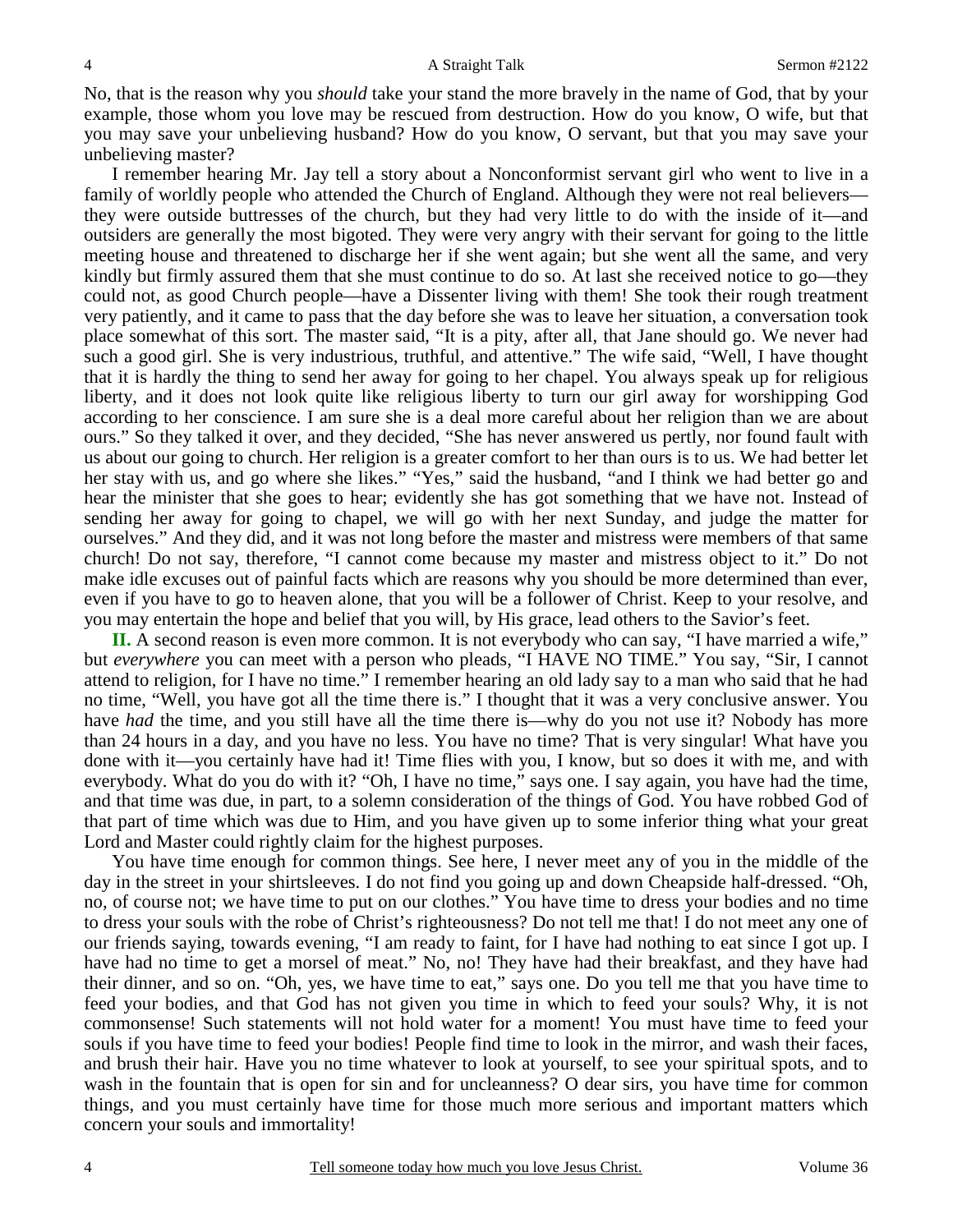You have no time? How is this, when you waste a good deal? How much do many of us spend in silly talk? How much time do certain persons spend in frivolous amusements? I have heard people say that they have no time, which I am sure I do not know what they can have to occupy themselves! Are there not many people about who, if they were tied in a knot, and thrown into the Bay of Biscay, would be missed by nobody, for they do no good to any mortal being? They are living without an objective purposeless, aimless lives—and yet they talk about not having time! Such pretenses will not do. When you plead with God, say something that looks like commonsense.

 You have no time, and yet you undertake more *secular* work? You keep a shop, do you not? "Yes, I have a large shop." You are going to enlarge it, are you not? Will you have time, do you think, to attend to it when the business grows? "Oh, yes, I dare say that I shall find time—at any rate, I must *make* time, somehow or other." You are going to take a second shop, are you not? How will you manage it? "Oh, I shall find time." Yes, my dear sirs, you can find time for all those enlargements, and speculations, and engagements! Now let me be frank with you, and say that you could find time for thought about your *soul* if you had a mind to do so. To plead that you have no time for religion is a fraud! It will not do! It is lying to God to say that you have no time! When a man wants to do a thing, if he has no time, he *makes* time. I beg the idle man not to go on deceiving himself with the notion that he has no time. "Where there's a will there's a way." Where there is a heart to religion, there is plenty of time for it. Blame your unwilling minds, and not your scanty hours! You will have time enough when your hearts are once turned in the right direction.

 Besides, time is not the great matter. Did the Lord demand of you a month's retirement from business? Did we command you to spend two days a week in prayer? Did we tell you that you could not be saved unless you shut yourself up an hour every morning for meditation? I would to God you could have an hour for meditation; but if you cannot, who has demanded it of you? The command is that you believe on the Lord Jesus Christ, and forsake your sin—and this is a matter which will not interfere with your daily work. A man can turn the potter's wheel and pray; a man can lay bricks and pray; a man can drive the carriage and pray; a man can walk behind a plow, and yet he can be walking with God. A woman can scrub a floor and commune with God. A man can be riding on horseback and yet he can still be in communion with the Most High. A woman can be sewing dresses. and growing in divine grace. It is not a matter in which *time* comes in so much as to interfere with any of the ordinary duties of life. Therefore throw away that excuse, and do not say any longer, "I cannot come because I have no time." At once repent of your sin, and believe in the Lord Jesus—and then all your time will be free for the service of the Lord, and yet you will have not a moment less for the necessary duties of your calling.

**III.** There is a third form of this excuse, and a very common one—"I HAVE MORE IMPORTANT THINGS TO DO." Now, come on! I will have you by the throat over that. I shall contradict you daily. *You have nothing more important to do!* That would be utterly impossible! Nothing under heaven can be of one-hundredth part of the importance of your being reconciled to God, and saved through Jesus Christ! What is that more important business? To make money? Where is the importance of that? You may get a pile of it, and the net result will be greater care, and the more to leave when you die! But you tell me you must have an opportunity for study. Well, that is better, but what are you going to study? Science? Art? Politics? Are these important compared with the saving of your soul? Why, if you have an educated mind, and it is lost, it will be as bad to lose it in culture, and learning as to lose it in ignorance. Your first duty is to be right with your God who made you! Put nothing before your God. Has Christ redeemed you? Rest not till you know the truth of that redemption by being reconciled to God through the death of His Son. Nothing can be as important to a man as to be obedient to his Maker, and enjoy his Maker's love. Nothing, therefore, can be as important to a man as to be pardoned through the Savior and changed by the power of the Holy Spirit from an enemy of God into a friend of God.

 "Oh," you say, "But my business occupies so much of my time." Yes, but do you not know that very likely your business would go on better if you were right with God? Many a time a business goes wrong because the man is wrong—and sometimes it is even incumbent upon God to be at cross-purposes with a man because a man is at cross-purposes with Him. If you walk disobediently towards Him, He will walk contrary to you—but when you are obedient to Him; He can make other things subservient to you. In a little church on the Italian mountains I saw, among many absurd paintings, one picture which struck me.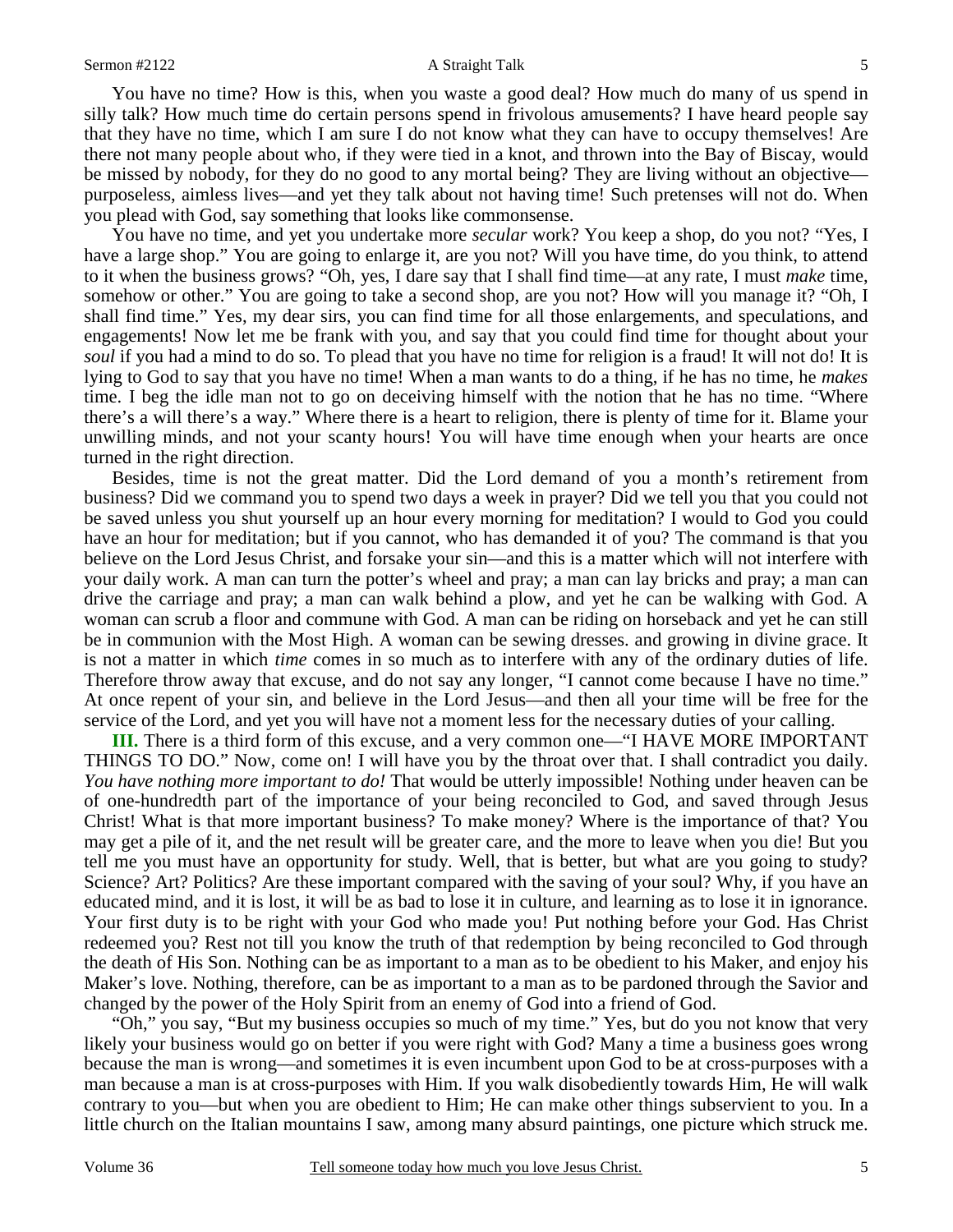There was a plowman who had turned aside at a certain hour to pray. The rustic artist drew him upon his knees before the opened heavens, and lest there should be any waste of time occasioned by his devotion, an angel was going on with the plowing for him! I like the idea. I do not think an angel ever did go on with a man's plowing while he was praying, but I think that the same result often comes to pass, and that when we give our hearts to God, and seek first the kingdom of God and His righteousness, all these things are added unto us. If religion does not make you richer, which it may not do, it will make you more content with what you have. The blessing of God with a dinner of herbs will make it better than a stalled ox without that benediction. He that would make the best of this world, and have the greatest enjoyment here of the truest and best kind will do well to give his first attention to his Savior—and his whole heart to faith in Him—and diligence in His service. You have no more important business, I am quite sure, that the business which concerns God and eternity.

**IV.** I have heard some use the excuse "I CANNOT AFFORD TO BE A CHRISTIAN." Well, my friend let us have a talk about *that*. Cost you more than you can afford? What do you mean? What cost? Cost you *money?* It need not. It will cost you no more than you like to spend upon it with a glad heart. God will give you a generous spirit which will make you love to support His cause, and to help the poor, and contribute your share to all Christian mission work. But in the kingdom of Christ there is no taxation! Giving becomes a gratification, liberality a luxury! Nothing will be dragged from you by force. Surely our God abhors money that comes into His treasury by anything but the freewill offerings of loving hearts. It will not cost you much in that way, I am sure, for you are only to give as God has prospered you.

 Suppose man should say, "Well, I must take a seat in the chapel if I would comfortably hear the gospel." Very well; will it be unjust that you bear your proportion of necessary expenses in supporting the man who gives all his time, thought and ability to you? Will you pay as much in a year to hear the gospel as many pay for one night at the play? Yes, and do not many at a horserace spend a hundred times more than they ever gave throughout their whole existence either to the poor or to the church of God? What you save by holy, gracious, thrifty habits will render this no loss to you, but a gain!

 "Oh, but I meant that I could not afford it, for I should have to lose several friends." Is that friend worth keeping who is an enemy to God? The woman who would lead you away from God, or the man who would keep you out of heaven—are friends of that sort worth having? Be brave and end a connection which will otherwise endlessly connect you with the bottomless pit!

 "Oh," says one, "but I mean that I should lose so much in trade." Ah, well, I will not ask you to explain what you mean by *that—*for there is an ugly look about that statement. You know more about your trade than I do. No doubt there are trades which pander to the vices of men. and become all the more profitable in proportion to the growth of drunkenness and impurity. These must be given up! Moreover, there are traders who live by puffery, and lying, and cheating—and I do not recommend you to profess to be a Christian if *that* is *your* line of things. It is better to give up all profession of religion when you go in for unrighteous gain. What? Did I hear a hint about adulteration? Did I also hear that you do not give full weight and true measure? Ah, my dear fellow, give up that game at once, whether you become a Christian or not! But certainly, if that is what you mean, the loss of dishonest profits will be a great *gain* to you—both for this life and the next.

 "Well," says one, "I should have to give up a good many pleasures." Pleasures which block the road to heaven ought to be given up at once! You may think me a very melancholy sort of person, but I fancy that I am about as happy as any man in England. I appreciate a merry thought, and a cheerful speech as much as anybody; I can laugh and I can enjoy good, clean, humorous remarks as well as most people. And having now served the Lord for nearly 40 years, I bear my witness that I have never had to relinquish a single pleasure for which I have felt a deliberate desire. As soon as you are renewed in heart, you are changed in your pleasures—and that which might have been a pleasure to you, once, would then be a misery. If I had to sit in some people's company, and hear what some people talk about, it would be hell to me! One night, having to preach up in the North of England, this unfortunate circumstance occurred to me. When I got down to the railway, I was put into a first-class carriage with five racing gentlemen who were going to the Doncaster races. Happily they did not know me, but from the beginning to the end, the conversation of these gentlemen was garnished with expressions which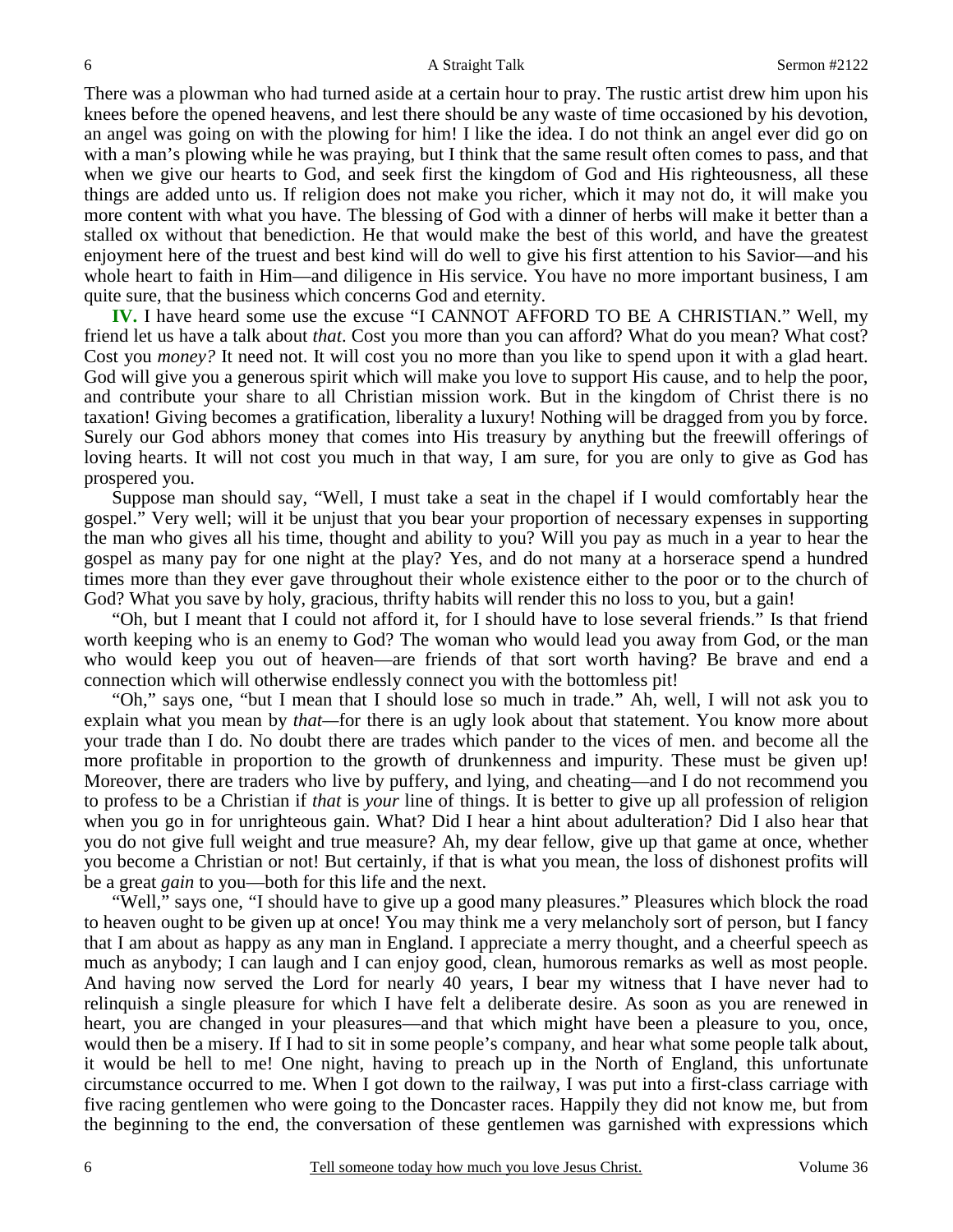tortured me. And at last they fell upon a subject which was unutterably loathsome. I pray God that I may not be condemned to dwell with such people forever, for it would be hell to me! Ladies and gentlemen, you need not think that I rob myself of any pleasure when I do not go to racetracks, or associate with the licentious! It is my pleasure to keep far off from the pleasures of those men of pleasure, in whose company I was forced to spend that evening. The pleasures of this world are so full of dust, dirt, and grit that he who has once washed his mouth clean of them, declines another meal of such bunk. You will lose no pleasure if you come to Christ!

**V.** I hear one other person say, "I cannot come." Why not? "Well, sir, I do not mean that I shall not come one of these days, but IT WOULD NOT BE CONVENIENT JUST NOW. I could not yield my heart to the Lord tonight." No. I know. You have an engagement tomorrow which must be attended to, and it would not be quite the thing for a Christian. Just so; it would not be convenient tonight, nor on Monday, nor will it be on Tuesday, depend upon it—your anxious thoughts will have gone by then. It will not be convenient to be saved? You want to see a little "life," do you not? "Life" in London means death. "Oh, but just now I am only an apprentice!" Then at once be bound apprentice to Christ! "But I am a journeyman; when I get a little business of my own, then will be the time." Will it? Oh that you would become a journeyman to Christ! "But I have associations just now that render it difficult." That is to say God must wait *your* convenience? Is that the way the poor treat the doctors who receive patients gratis? Do they say, "Doctor, it is not convenient for me to call upon you before 10 or 11 o'clock in the morning; it is not convenient for me to come to your house; I shall be glad to see you if you come to my house about half-past 11 in the evening." Would you send a message to a physician in the West End that you will be pleased for him to attend to you for nothing, if he will come at your time? "Oh," you say, "I should not think of insulting a doctor like that; if he is kind enough to attend to me for nothing." And yet you will insult your God! You mean that *God* is not worthy of your strength and health now—but when you are old and worn out—*then* you mean to sneak into heaven, and cheat the devil! It is dirt mean of you! I can say no better. Though the Lord is exceedingly gracious and merciful, yet when men make up their minds to it that they will only give Him the worst end of life—it is small wonder that they die in their sins! What must God think of such treatment? Do not say, "I cannot come." Come at once! The Lord help you to come!

**VI.** I have heard people say, "I cannot come, sir, for I CANNOT UNDERSTAND IT. I am a poor man. I never had any education." What is it that you cannot understand? Can you not understand that you have broken God's law, and that the just God must punish you for it? You can understand that! Can you not understand that if you trust the Lord Jesus Christ, then it is certain that He took your sin and bore it in His own body on the cross, and put your sin away, for His name is the "Lamb of God, which takes away the sin of the world"? Can you not understand that if you trust in Him you have Him to stand in your place—for the Scripture says, "He has made Him to be sin for us, who knew no sin, that we might be made the righteousness of God in Him"? You can understand it if you wish to do so. There is nothing in the gospel which the poorest and the least educated cannot understand if their minds are made willing to know and receive the truth of God. If the Spirit of God will come upon them, they cannot only understand the gospel, but grasp it, and enjoy it, and begin to teach it to others, too—for the Lord makes the babes to have knowledge and discretion in His ways—while the wise and learned in scientific matters often miss the way to the eternal kingdom.

 I have done. The sound of the bell tells me that my time has fled. Another bell will one day warn *you*  that you have done, and that your life is over, even as my sermon is over. But I need to say just this. If there is any man here who says, "I cannot come," I beg him to express himself properly, and speak out the sad fact as it ought to be spoken. Here is the style—"Unhappy wretch, I cannot come to Christ! Millions in heaven have come, but I cannot come! My mother died in a good hope, but, 'Mother, I cannot come.' My father has gone home to be with Jesus, but I cannot come." I thank God that this statement is not true, but if you say it and believe it, you ought never to rest anymore, for if you cannot come to Christ, you are the unhappiest person in the world! Is there any woman that cries, "I cannot come," or any man that pleads, "I cannot come"? Wherever you are sitting or standing, let the bell that told out the death of the last hour warn you of your *spiritual* death; for if you cannot come to Christ and